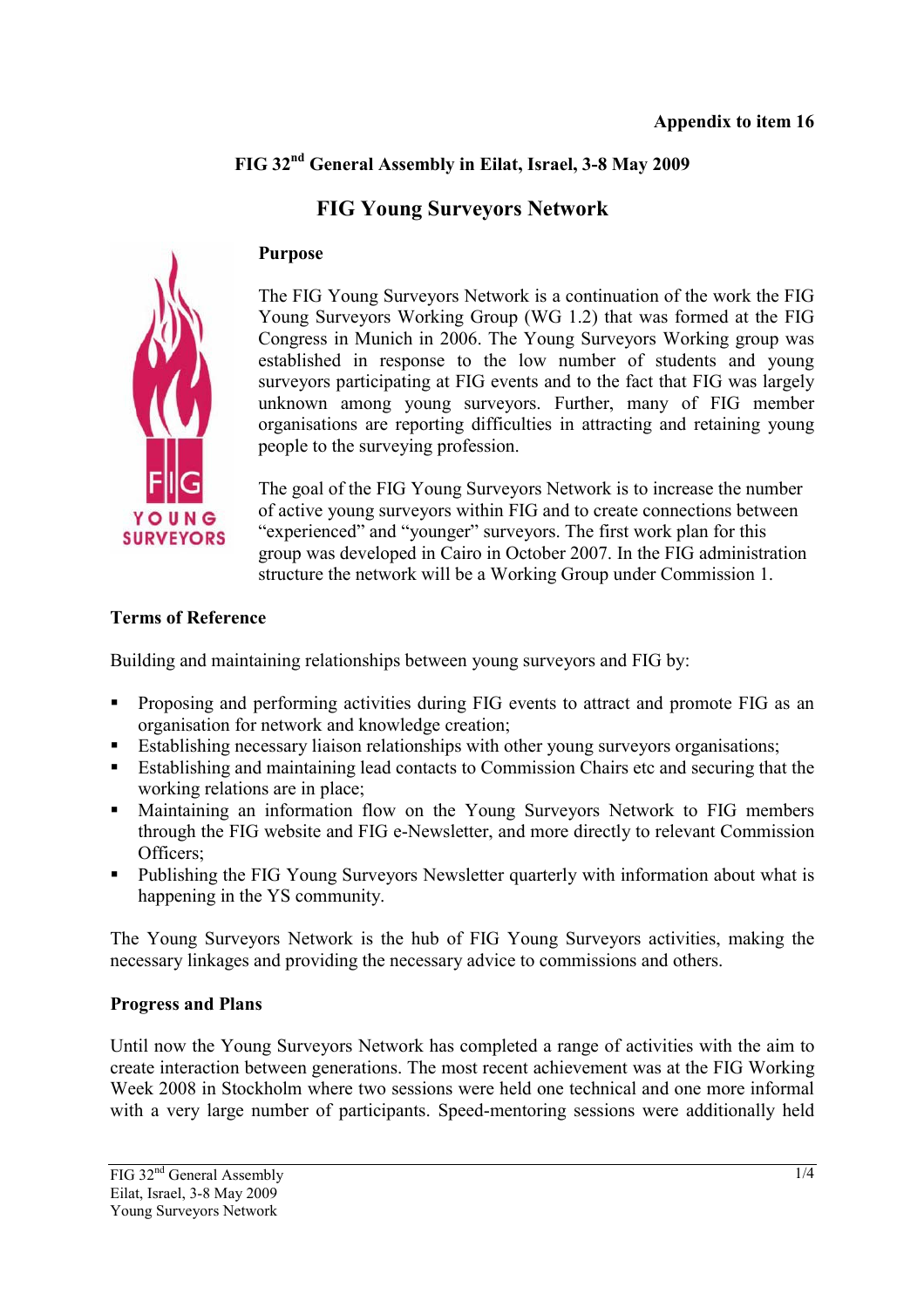during lunch breaks and they became very popular both among the "young ones" as well as among the "experienced ones".

### **Beneficiaries**

The target groups of this network are Master- and PhD Students, young professionals and commission delegates.

### **Further Activities until 2010**

- 1. Further engagement with the FIG Council, and other parties to determine sustainable sources of funding for:
	- Marketing of the group
	- Annual face-to-face meeting of the Young Surveyors Network, to coincide with FIG Congress/WW/intermediate event to further market the YS Network
- 2. Young Surveyors Beyond Horizons project to coincide with FIG 2010 to further enable young surveyor attendance and sponsorship.
- 3. Young Surveyors Network website creation of a more functional and accessible website, with more relevant information to young surveyors, including job information, young surveyor testimonials, university links, FIG links, etc.
- 4. Event documentation 'How-to' documents and event and marketing ideas for implementation in national young surveyor organisations. To assist and to create ideas on how young surveyors can become more involved in their profession, and to develop models how they can help and support the FIG Young Surveyors Network and each other.
- 5. Career Pathways research into how key surveying professionals have achieved their current roles, for use in identifying generalised career pathways for young surveyors and for targeted marketing of the profession.
- 6. The Young Surveyors Beyond Horizons Project, Phase 2. Pending success of phase one, the Young Surveyors propose phase 2 of YSBH, where worthwhile projects will be undertaken by Young Surveyors around the globe, similar to the work of groups such as Engineers without borders.

Assisting in the planning of upcoming FIG events by assisting in making contacts with local young surveyors and involving them in the planning process. In this way local knowledge can be used and the knowledge about FIG will be spread.

Young Surveyors Network can organise international scientific, technical and social events for young surveyors in cooperation with regional bodies and FIG members under the supervision of the FIG Council.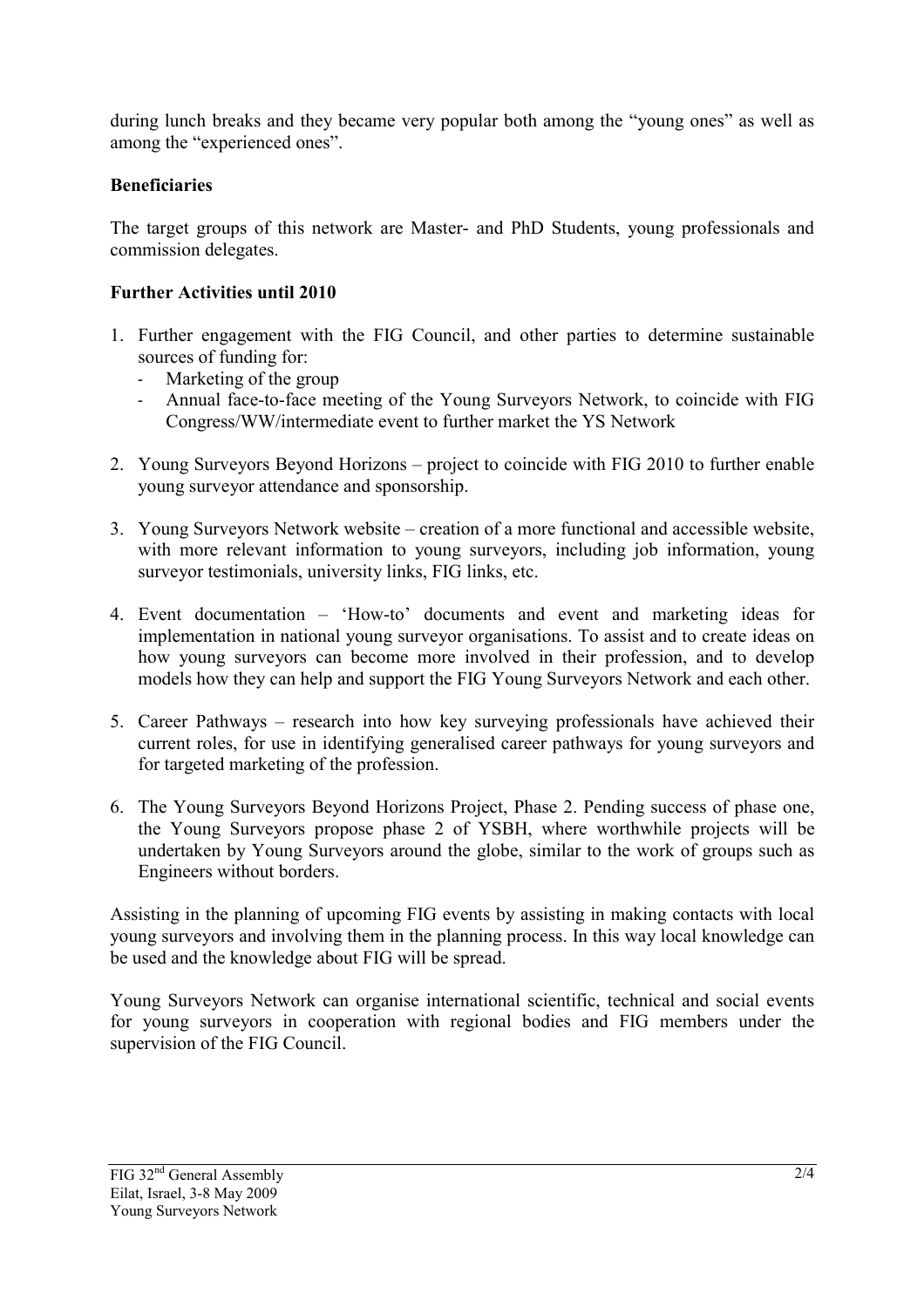#### **Links to related pages**

Facebook: FIG Young Surveyors Mailing list: sign up by sending an email to kcemalozgur@hotmail.com

http://www.argeos.de/ http://www.ichemeoncampus.org/index.asp http://www.imeche.org/ye/ http://www.engineersaustralia.org.au/learned-groups/interest-groups/youngengineersaustralia/young-engineers-australia\_home.cfm http://www.aia.org/yaf\_default

If you would like further information on any of the above, or would like to join this network, please contact Cecilia Lindén.

#### **Members of the Young Surveyors Network 2009-2010**

#### **Chair**

Miss Cecilia Lindén Royal Institute of Technology, Stockholm, Sweden Korsvägen 26, 5 tr 183 30 Täby **SWEDEN** Mobile: + 46 733 690 999 E-mail clinden@kth.se

#### **Vice Chair future Chair Elect**

Thorsten Schwing Land Administration Office, Karlsruhe, Germany +49 7244 720 993 E-mail t\_schwing@web.de

#### **Secretary**

Cemal Özgur Kivilcim Istanbul Technical University, Turkey +90 5355 6281 03 E-mail kcemalozgur@hotmail.com

**Treasurer**  Roman Pieczka AGH University of Science and Technology, Cracow, Poland (MSc.) TUM Technical University in Munich, Germany (PhD)  $+ 48$  5041 242 88 E-mail pieczka.roman@gmail.com